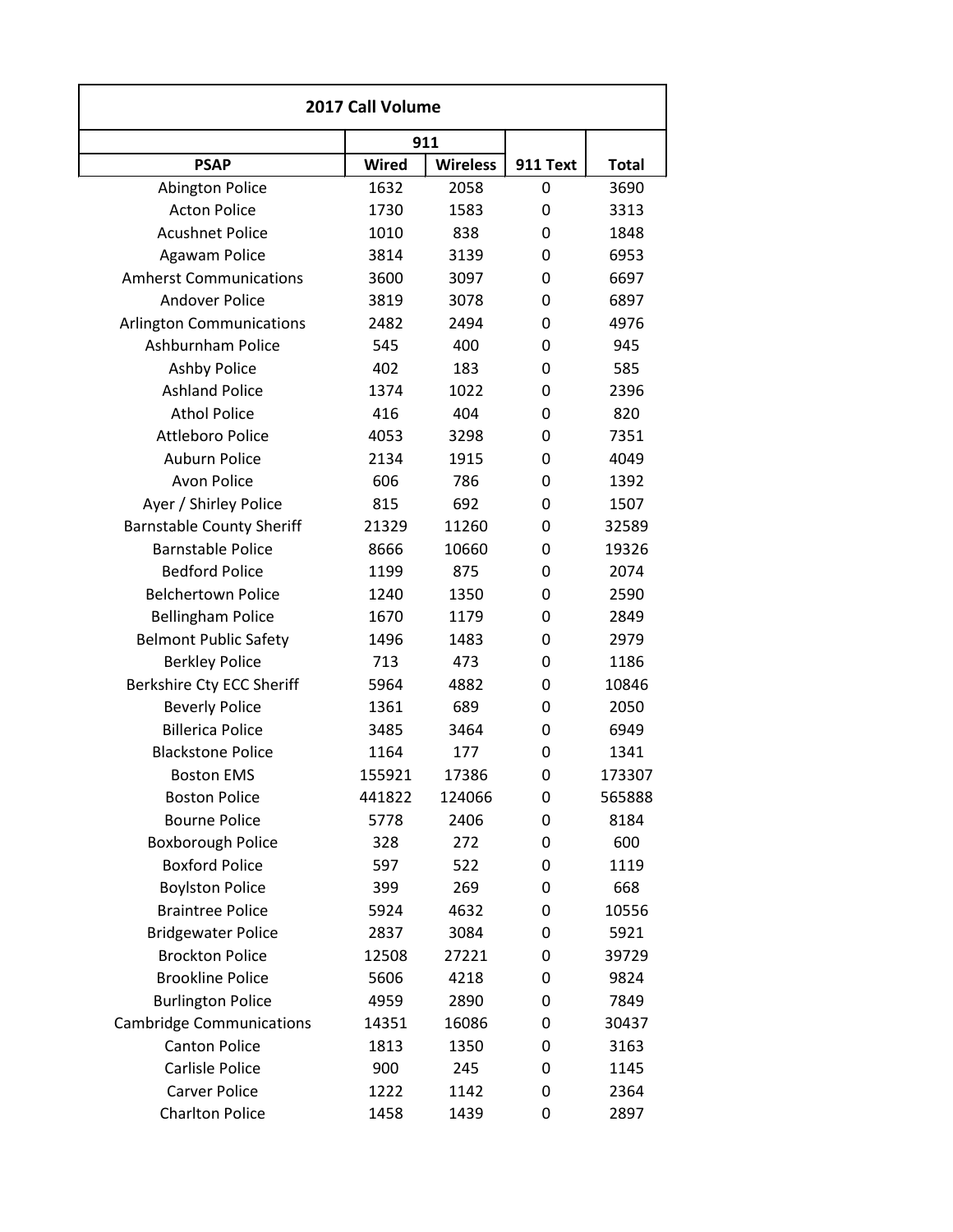| <b>Chelmsford Police</b>            | 3155   | 3009   | 0 | 6164   |  |
|-------------------------------------|--------|--------|---|--------|--|
| Chelsea Emergency Comm.             | 5218   | 8673   | 0 | 13891  |  |
| Chicopee Police                     | 7300   | 10958  | 0 | 18258  |  |
| <b>Clinton Police</b>               | 1059   | 1183   | 0 | 2242   |  |
| <b>Concord Police</b>               | 2699   | 954    | 0 | 3653   |  |
| <b>Dalton Communications</b>        | 853    | 637    | 0 | 1490   |  |
| <b>Danvers Police</b>               | 3528   | 3394   | 0 | 6922   |  |
| Dartmouth Police                    | 4341   | 4093   | 0 | 8434   |  |
| Dedham Police                       | 4223   | 2330   | 0 | 6553   |  |
| <b>Dennis Police</b>                | 2526   | 2812   | 0 | 5338   |  |
| <b>Dighton Police</b>               | 600    | 473    | 0 | 1073   |  |
| Douglas Police                      | 359    | 443    | 0 | 802    |  |
| Dover Police                        | 329    | 213    | 0 | 542    |  |
| <b>Dracut Police</b>                | 2522   | 2497   | 0 | 5019   |  |
| <b>Dukes County Sheriff</b>         | 1956   | 2324   | 0 | 4280   |  |
| East Bridgewater Police             | 1456   | 1164   | 0 | 2620   |  |
| <b>East Longmeadow Police</b>       | 2291   | 1561   | 0 | 3852   |  |
| <b>Eastham Police</b>               | 512    | 705    | 0 | 1217   |  |
| <b>Easthampton Police</b>           | 1656   | 1506   | 0 | 3162   |  |
| <b>Easton Police</b>                | 1948   | 1892   | 0 | 3840   |  |
| <b>Essex County RECC</b>            | 3296   | 3402   | 0 | 6698   |  |
| <b>Essex County Wireless Direct</b> | 289183 | 141779 | 0 | 430962 |  |
| <b>Everett Communications</b>       | 4348   | 8354   | 0 | 12702  |  |
| Fairhaven Police                    | 2257   | 1820   | 0 | 4077   |  |
| <b>Fall River Police</b>            | 12394  | 22133  | 0 | 34527  |  |
| <b>Fitchburg Police</b>             | 4878   | 8172   | 0 | 13050  |  |
| <b>Foxboro Police</b>               | 1578   | 1217   | 0 | 2795   |  |
| Framingham Police                   | 4752   | 4154   | 0 | 8906   |  |
| <b>Franklin Police</b>              | 2873   | 1749   | 0 | 4622   |  |
| Freetown Police                     | 963    | 655    | 0 | 1618   |  |
| <b>Gardner Police</b>               | 2871   | 2551   | 0 | 5422   |  |
| Georgetown Police                   | 694    | 546    | 0 | 1240   |  |
| <b>Gloucester Police</b>            | 2464   | 2923   | 0 | 5387   |  |
| <b>Grafton Police</b>               | 1161   | 1291   | 0 | 2452   |  |
| <b>Granby Police</b>                | 506    | 499    | 0 | 1005   |  |
| <b>Great Barrington Police</b>      | 1511   | 932    | 0 | 2443   |  |
| <b>Greenfield Police</b>            | 3579   | 3192   | 0 | 6771   |  |
| <b>Groton Police</b>                | 998    | 562    | 0 | 1560   |  |
| <b>Groveland Police</b>             | 434    | 311    | 0 | 745    |  |
| <b>Hadley Police</b>                | 1654   | 1298   | 0 | 2952   |  |
| Hamilton                            | 593    | 346    | 0 | 939    |  |
| Hampden Police                      | 438    | 294    | 0 | 732    |  |
| <b>Hanover Police</b>               | 1459   | 1510   | 0 | 2969   |  |
| Hanscom AFB (military)              | 963    | 97     | 0 | 1060   |  |
| <b>Hanson Police</b>                | 1079   | 816    | 0 | 1895   |  |
| <b>Haverhill Police</b>             | 5928   | 10394  | 0 | 16322  |  |
| <b>Holliston Police</b>             | 930    | 682    | 0 | 1612   |  |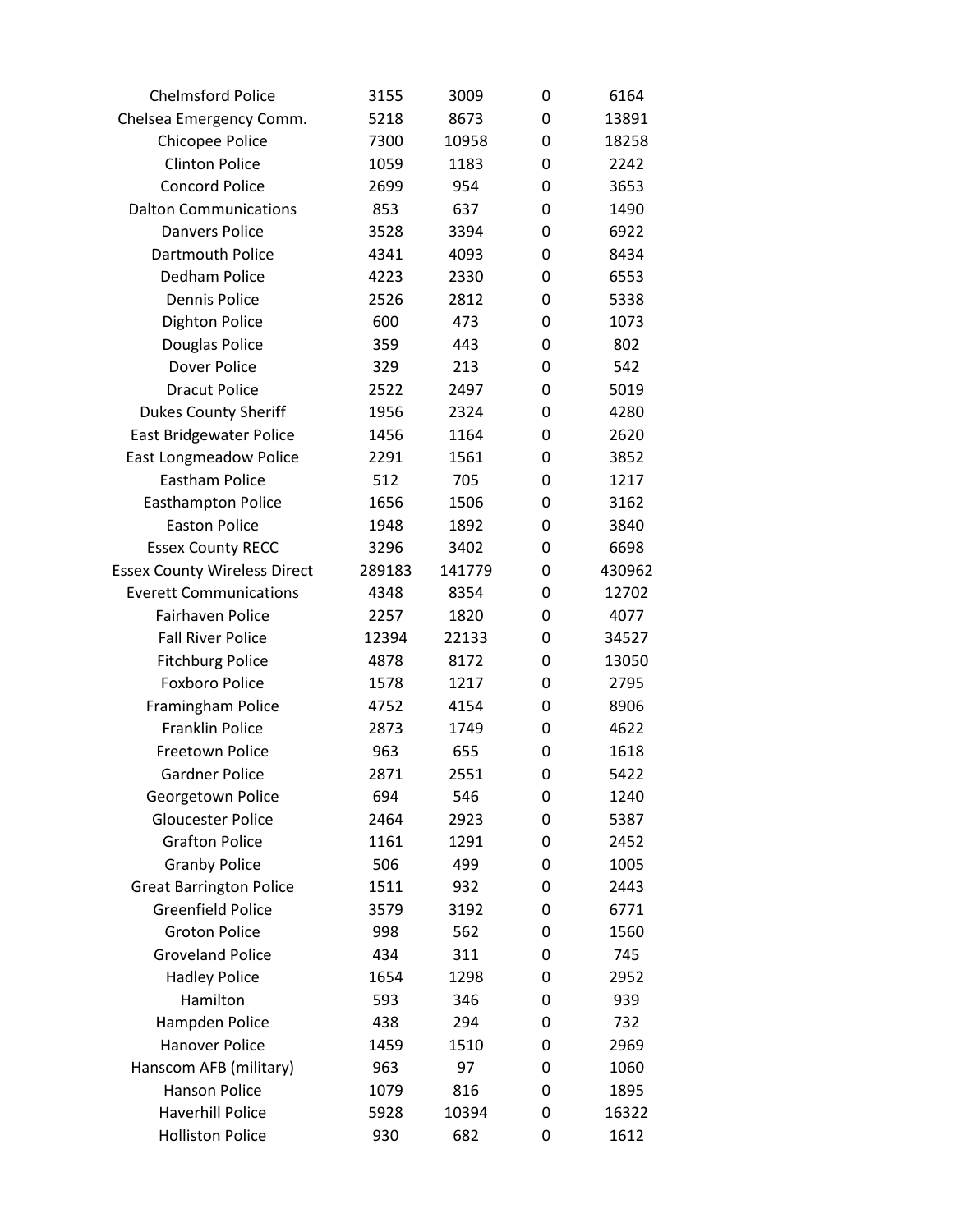| Holyoke Police             | 6206  | 10883 | 0 | 17089 |
|----------------------------|-------|-------|---|-------|
| <b>Hopkinton Police</b>    | 1433  | 1155  | 0 | 2588  |
| <b>Hudson Police</b>       | 1589  | 1546  | 0 | 3135  |
| Ipswich Police             | 1230  | 1051  | 0 | 2281  |
| <b>Kingston Police</b>     | 1483  | 1336  | 0 | 2819  |
| Lakeville Police           | 914   | 838   | 0 | 1752  |
| Lawrence Police            | 7655  | 20551 | 0 | 28206 |
| Leominster Police          | 5836  | 4625  | 0 | 10461 |
| Lexington Police           | 2057  | 887   | 0 | 2944  |
| Lincoln Police             | 561   | 448   | 0 | 1009  |
| <b>Littleton Police</b>    | 970   | 812   | 0 | 1782  |
| Longmeadow Police          | 1540  | 989   | 0 | 2529  |
| <b>Lowell Police</b>       | 9789  | 20808 | 0 | 30597 |
| <b>Ludlow Police</b>       | 2276  | 1852  | 0 | 4128  |
| Lynn Police                | 10156 | 20798 | 0 | 30954 |
| Lynnfield Police           | 1001  | 946   | 0 | 1947  |
| <b>Malden Police</b>       | 5032  | 9017  | 0 | 14049 |
| <b>Manchester Police</b>   | 493   | 301   | 0 | 794   |
| <b>Mansfield Police</b>    | 1658  | 1325  | 0 | 2983  |
| Marblehead Police          | 1436  | 1623  | 0 | 3059  |
| <b>Marion Police</b>       | 890   | 419   | 0 | 1309  |
| <b>Marlboro Police</b>     | 4835  | 4196  | 0 | 9031  |
| <b>Marshfield Police</b>   | 2260  | 2125  | 0 | 4385  |
| <b>Mattapoisett Police</b> | 654   | 375   | 0 | 1029  |
| <b>Maynard Police</b>      | 799   | 680   | 0 | 1479  |
| <b>Medfield Police</b>     | 773   | 513   | 0 | 1286  |
| <b>Medford Police</b>      | 5505  | 5264  | 0 | 10769 |
| <b>Medway Police</b>       | 840   | 540   | 0 | 1380  |
| <b>Melrose Police</b>      | 2274  | 1883  | 0 | 4157  |
| <b>Mendon Police</b>       | 616   | 627   | 0 | 1243  |
| <b>Merrimac Police</b>     | 476   | 328   | 0 | 804   |
| <b>Methuen Police</b>      | 5286  | 4101  | 0 | 9387  |
| <b>Metro North RECC</b>    | 9520  | 10143 | 0 | 19663 |
| Middleboro Police          | 2856  | 3070  | 0 | 5926  |
| Middleboro SP closed       | 3662  | 27754 | 0 | 31416 |
| Milford Police             | 3403  | 3175  | 0 | 6578  |
| Millbury Police            | 1448  | 1393  | 0 | 2841  |
| Millis Police              | 603   | 377   | 0 | 980   |
| <b>Milton Police</b>       | 2211  | 2655  | 0 | 4866  |
| <b>Monson Police</b>       | 655   | 609   | 0 | 1264  |
| <b>Montague Police</b>     | 1039  | 1033  | 0 | 2072  |
| <b>Nahant Police</b>       | 1274  | 185   | 0 | 1459  |
| Nantucket Police           | 1418  | 4288  | 0 | 5706  |
| Nashoba Valley             | 4475  | 4552  | 0 | 9027  |
| <b>Natick Police</b>       | 3447  | 2711  | 0 | 6158  |
| <b>Needham Police</b>      | 2920  | 1362  | 0 | 4282  |
| New Bedford Police         | 14330 | 28116 | 0 | 42446 |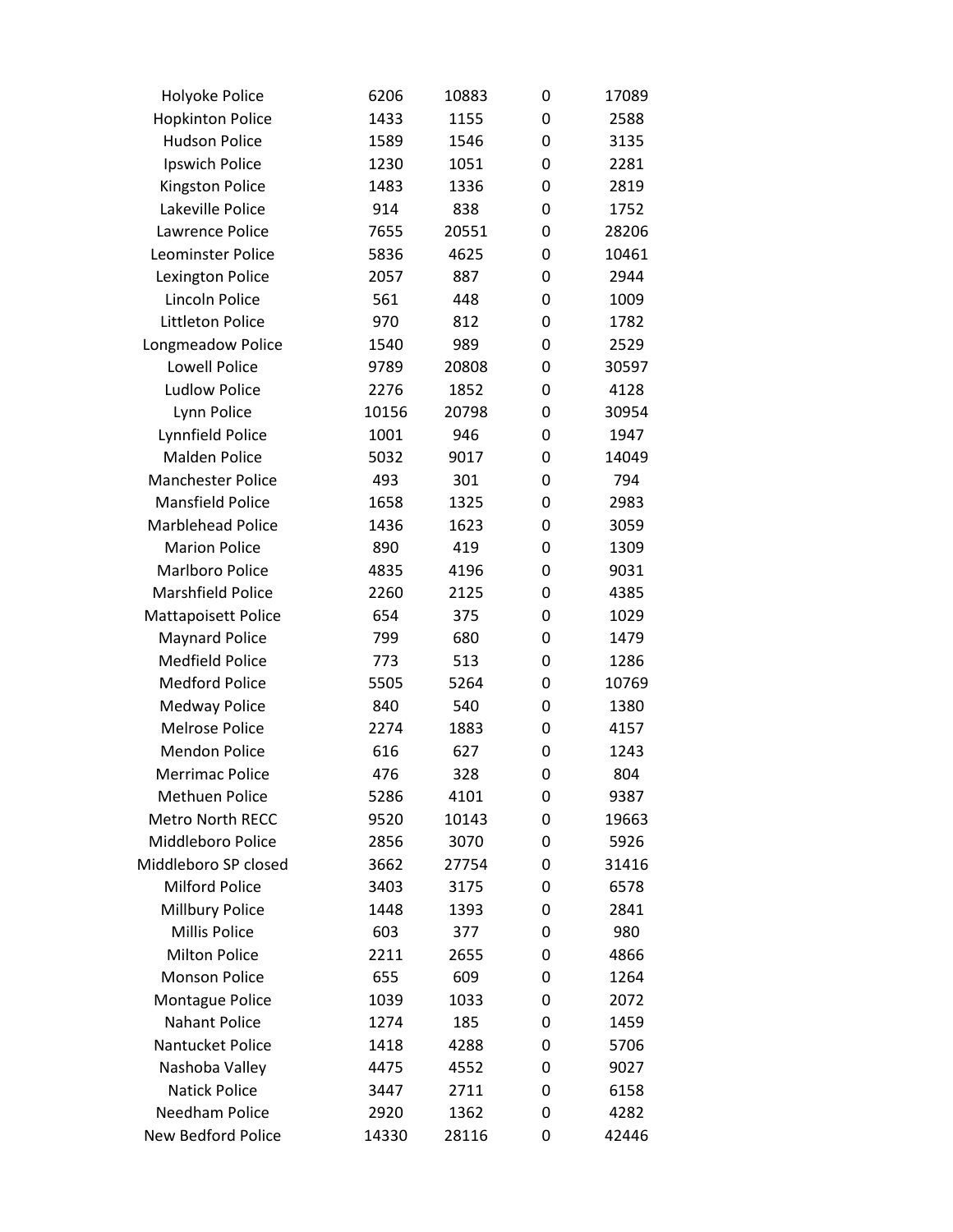| <b>New Braintree State Police</b> | 2341 | 2369  | 0 | 4710  |
|-----------------------------------|------|-------|---|-------|
| Newbury Police                    | 447  | 476   | 0 | 923   |
| Newburyport Police                | 2001 | 1736  | 0 | 3737  |
| <b>Newton Police</b>              | 8500 | 7448  | 0 | 15948 |
| Norfolk County ECC (Holbrook)     | 4556 | 3829  | 0 | 8385  |
| <b>Norfolk Police</b>             | 824  | 412   | 0 | 1236  |
| <b>North Adams Police</b>         | 2484 | 2370  | 0 | 4854  |
| North Andover Police              | 2768 | 2711  | 0 | 5479  |
| North Attleboro Police            | 1818 | 1820  | 0 | 3638  |
| North Reading Police              | 1312 | 996   | 0 | 2308  |
| Northampton Communications        | 4516 | 5076  | 0 | 9592  |
| Northampton State Police          | 2122 | 17292 | 0 | 19414 |
| Northboro Police                  | 1513 | 1325  | 0 | 2838  |
| Northbridge Police                | 1534 | 1390  | 0 | 2924  |
| <b>Norton Communications</b>      | 1326 | 1031  | 0 | 2357  |
| Norwood Police                    | 3822 | 1986  | 0 | 5808  |
| <b>Oxford Police</b>              | 1275 | 1380  | 0 | 2655  |
| <b>Palmer Police</b>              | 1559 | 1778  | 0 | 3337  |
| <b>Paxton Communications</b>      | 394  | 368   | 0 | 762   |
| Peabody Police                    | 5620 | 6262  | 0 | 11882 |
| Pembroke Police                   | 2274 | 1372  | 0 | 3646  |
| <b>Pepperell Police</b>           | 745  | 688   | 0 | 1433  |
| <b>Pittsfield Police</b>          | 8551 | 10637 | 0 | 19188 |
| <b>Plainville Police</b>          | 816  | 767   | 0 | 1583  |
| <b>Plymouth Police</b>            | 6222 | 7060  | 0 | 13282 |
| POD01-Framingham                  | 1330 | 31578 | 0 | 32908 |
| Provincetown Police               | 613  | 730   | 0 | 1343  |
| <b>Quincy Police LS</b>           | 9120 | 13233 | 0 | 22353 |
| Randolph Police                   | 3143 | 4620  | 0 | 7763  |
| Raynham Police                    | 1682 | 1978  | 0 | 3660  |
| <b>Reading Police</b>             | 2004 | 1405  | 0 | 3409  |
| <b>Rehoboth Police</b>            | 693  | 1074  | 0 | 1767  |
| ROCC-Duxbury RECC                 | 1974 | 2593  | 0 | 4567  |
| Rochester Comm                    | 605  | 508   | 0 | 1113  |
| Rockland Police 7/2/18            | 1822 | 1916  | 0 | 3738  |
| <b>Rockport Police</b>            | 479  | 488   | 0 | 967   |
| <b>Rowley Police</b>              | 567  | 435   | 0 | 1002  |
| <b>Rutland Fire</b>               | 1621 | 1276  | 0 | 2897  |
| Salem Police                      | 4351 | 6856  | 0 | 11207 |
| Salisbury Police                  | 1067 | 1225  | 0 | 2292  |
| Sandwich Police                   | 2346 | 1902  | 0 | 4248  |
| Saugus Police                     | 3179 | 3520  | 0 | 6699  |
| <b>Scituate Police</b>            | 1498 | 1034  | 0 | 2532  |
| Seekonk Police                    | 1407 | 1599  | 0 | 3006  |
| <b>Sharon Police</b>              | 1113 | 737   | 0 | 1850  |
| Shelburne Falls State Police      | 4630 | 4143  | 0 | 8773  |
| <b>Sherborn Police</b>            | 353  | 316   | 0 | 669   |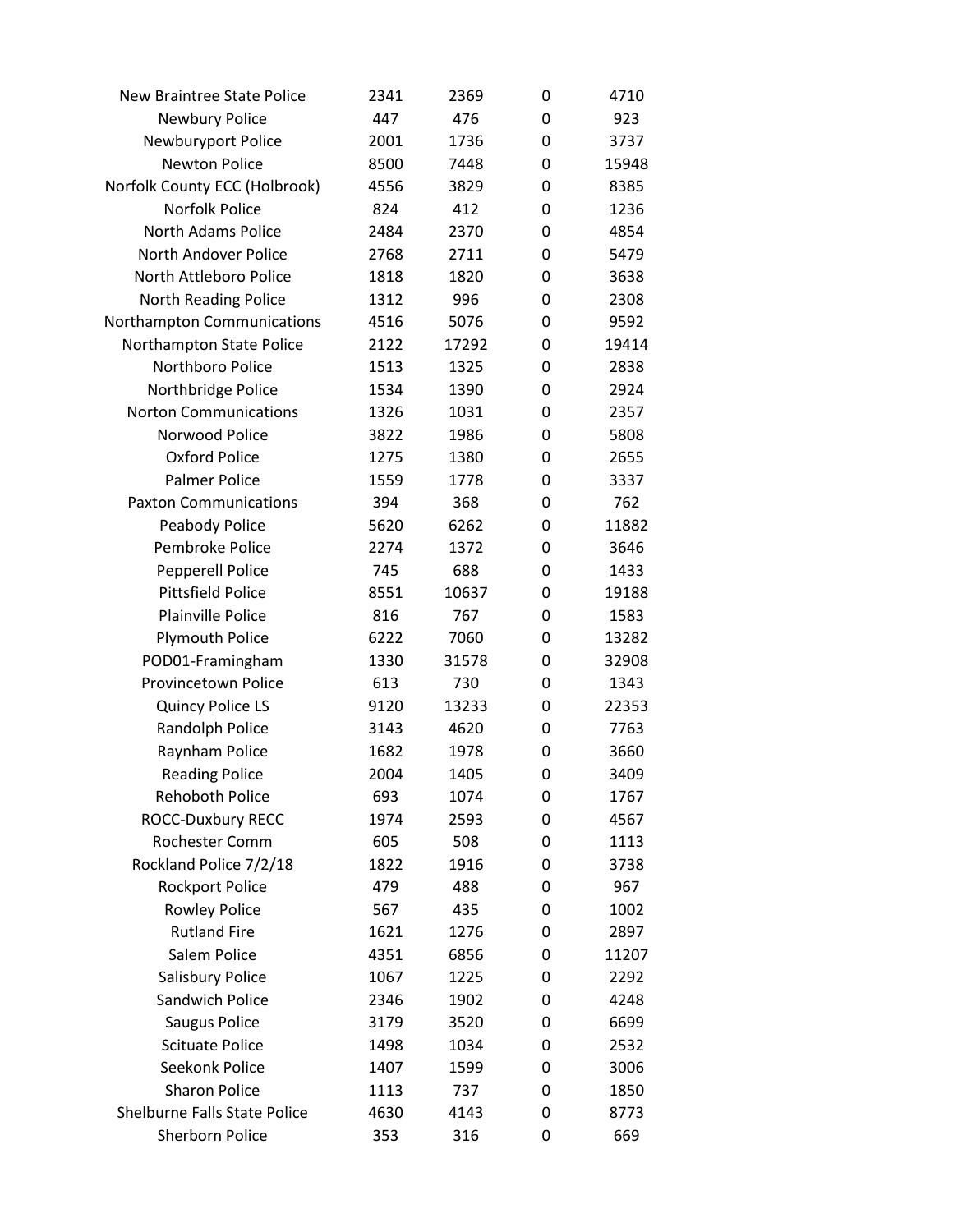| Shirley Communications 4/2/18  | 555   | 365   | 0 | 920   |
|--------------------------------|-------|-------|---|-------|
| <b>Shrewsbury Police</b>       | 2883  | 2440  | 0 | 5323  |
| <b>Somerset Police</b>         | 1830  | 1444  | 0 | 3274  |
| Somerville Police              | 4890  | 9297  | 0 | 14187 |
| South Hadley Police            | 1721  | 1325  | 0 | 3046  |
| South Shore RECC (Hingham)     | 6087  | 5236  | 0 | 11323 |
| South Worcester CCC (Webster)  | 2869  | 3072  | 0 | 5941  |
| Southampton Police             | 552   | 373   | 0 | 925   |
| Southboro Police               | 1722  | 973   | 0 | 2695  |
| Southbridge Police             | 1890  | 2426  | 0 | 4316  |
| Southwick Police               | 1000  | 708   | 0 | 1708  |
| <b>Spencer Police</b>          | 1209  | 1649  | 0 | 2858  |
| Springfield Police             | 27253 | 59597 | 0 | 86850 |
| <b>Sterling Communications</b> | 431   | 455   | 0 | 886   |
| <b>Stoneham Police</b>         | 2560  | 1807  | 0 | 4367  |
| <b>Stoughton Police</b>        | 2830  | 1787  | 0 | 4617  |
| <b>Stow Police</b>             | 449   | 291   | 0 | 740   |
| <b>Sturbridge Police</b>       | 1019  | 1273  | 0 | 2292  |
| <b>Sudbury Police</b>          | 1116  | 911   | 0 | 2027  |
| <b>Sutton Police</b>           | 575   | 531   | 0 | 1106  |
| Swansea Police                 | 1903  | 1650  | 0 | 3553  |
| <b>Taunton Fire</b>            | 7006  | 10231 | 0 | 17237 |
| <b>Templeton Police</b>        | 857   | 548   | 0 | 1405  |
| <b>Tewksbury Police</b>        | 3513  | 2706  | 0 | 6219  |
| <b>Truro Police</b>            | 362   | 371   | 0 | 733   |
| <b>Tyngsboro Police</b>        | 732   | 676   | 0 | 1408  |
| <b>Upton Police</b>            | 1279  | 767   | 0 | 2046  |
| Uxbridge Police                | 1078  | 937   | 0 | 2015  |
| Wachusett Regional CC (Holden) | 2355  | 2178  | 0 | 4533  |
| <b>Wakefield Police</b>        | 2285  | 2188  | 0 | 4473  |
| <b>Walpole Police</b>          | 3498  | 1395  | 0 | 4893  |
| <b>Waltham Communications</b>  | 6371  | 7305  | 0 | 13676 |
| <b>Ware Police</b>             | 1398  | 1324  | 0 | 2722  |
| <b>Wareham Police</b>          | 3329  | 3505  | 0 | 6834  |
| Warren Police CLOSED 11/1/18   | 542   | 290   | 0 | 832   |
| <b>Watertown Police</b>        | 2561  | 2176  | 0 | 4737  |
| <b>Wayland Police</b>          | 1209  | 770   | 0 | 1979  |
| <b>Wellesley Police</b>        | 2362  | 1500  | 0 | 3862  |
| West Bridgewater Police        | 1647  | 1061  | 0 | 2708  |
| <b>West Newbury Police</b>     | 541   | 219   | 0 | 760   |
| <b>West Springfield Police</b> | 4227  | 7000  | 0 | 11227 |
| <b>Westboro Police</b>         | 2583  | 2118  | 0 | 4701  |
| <b>Westfield Police</b>        | 4147  | 5066  | 0 | 9213  |
| <b>Westford Police</b>         | 1638  | 1341  | 0 | 2979  |
| <b>Westminster Police</b>      | 751   | 525   | 0 | 1276  |
| <b>Weston Police</b>           | 1234  | 734   | 0 | 1968  |
| <b>Westport Police</b>         | 1388  | 1306  | 0 | 2694  |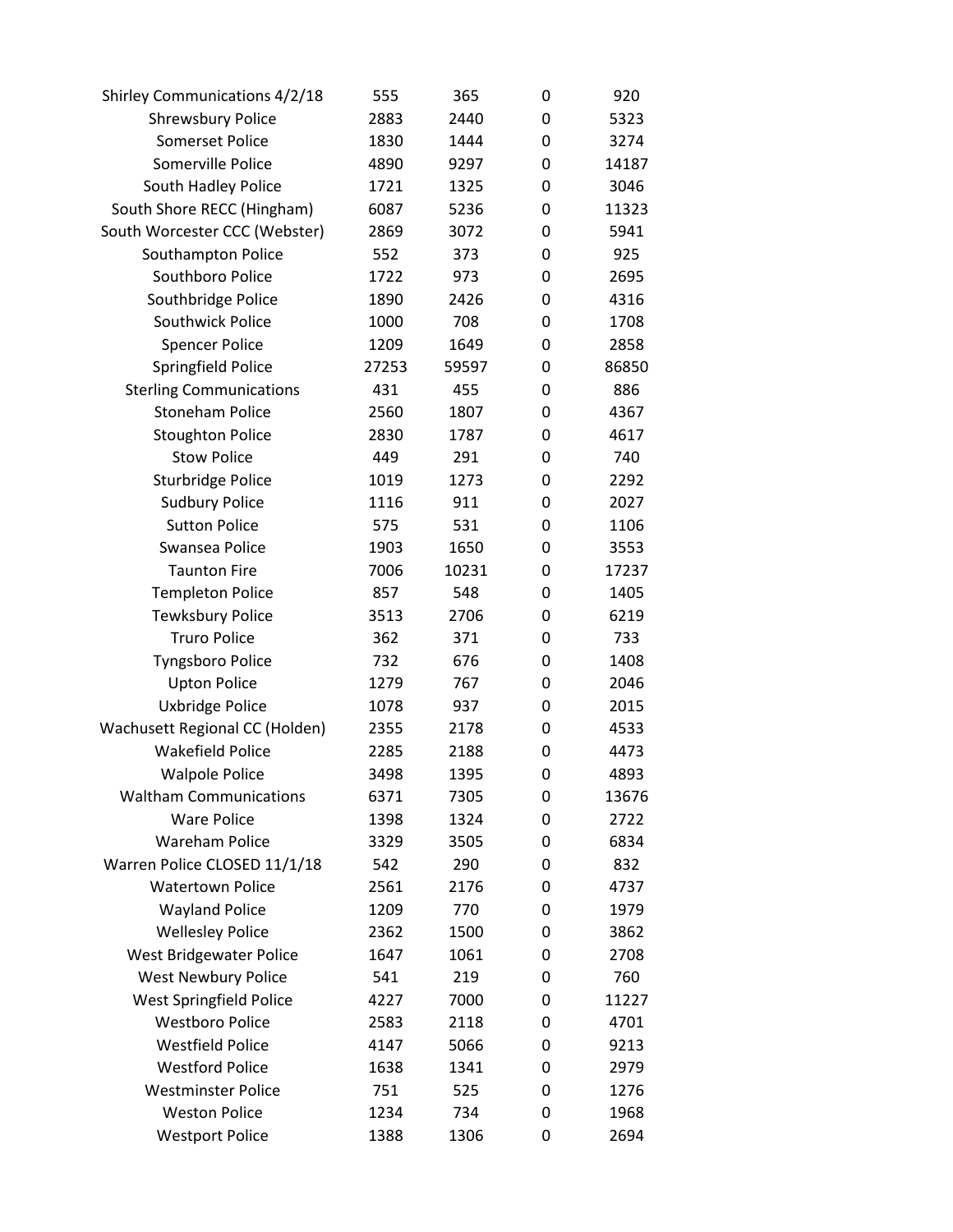| <b>Westwood Police</b>   | 2112  | 958   | 0 | 3070  |
|--------------------------|-------|-------|---|-------|
| <b>Weymouth Police</b>   | 4153  | 5032  | 0 | 9185  |
| Wilbraham Police         | 1725  | 1127  | 0 | 2852  |
| Williamstown Police      | 1143  | 521   | 0 | 1664  |
| <b>Wilmington Police</b> | 2490  | 1945  | 0 | 4435  |
| Winchendon Police        | 1273  | 1063  | 0 | 2336  |
| Winchester Police        | 1431  | 1074  | 0 | 2505  |
| <b>Woburn Police</b>     | 5273  | 4690  | 0 | 9963  |
| <b>Worcester RECC</b>    | 26593 | 57456 | 0 | 84049 |
| Wrentham Police          | 1106  | 791   | 0 | 1897  |
| <b>Yarmouth Police</b>   | 5344  | 4083  | 0 | 9427  |
|                          |       |       |   |       |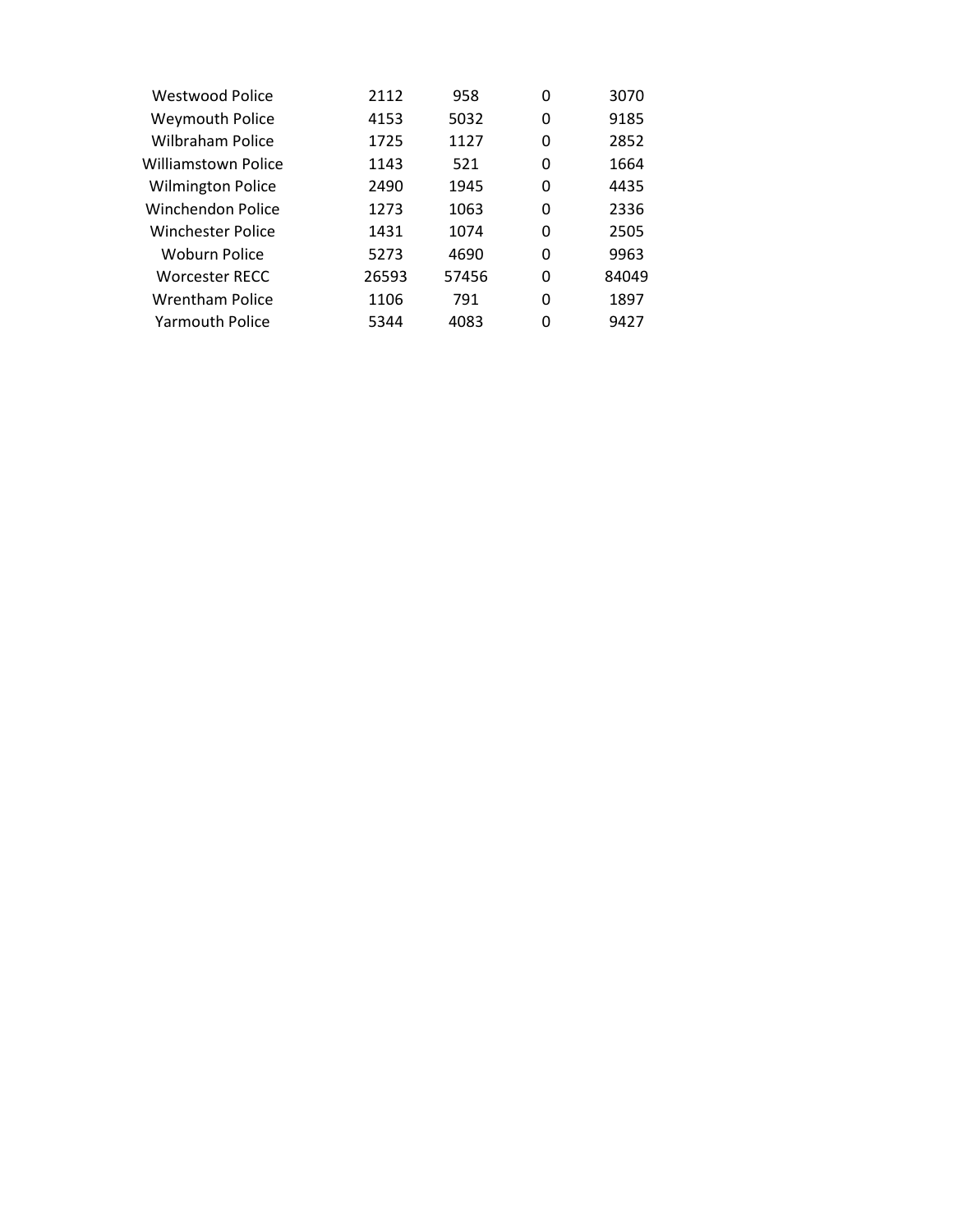| 2018 Call Volume                 |         |                 |                |              |
|----------------------------------|---------|-----------------|----------------|--------------|
|                                  | 911     |                 |                |              |
| <b>PSAP</b>                      | Wired   | <b>Wireless</b> | <b>Text</b>    | <b>Total</b> |
| <b>Abington Police</b>           | 2,129   | 1,604           | 5              | 3,738        |
| <b>Acton Police</b>              | 1,941   | 2,020           | 15             | 3,976        |
| <b>Acushnet Police</b>           | 821     | 854             | 1              | 1,676        |
| <b>Amherst Communications</b>    | 3,412   | 3,869           | 13             | 7,294        |
| <b>Andover Police</b>            | 3,162   | 3,592           | 1              | 6,755        |
| <b>Arlington Communications</b>  | 3,558   | 2,977           | 6              | 6,541        |
| Ashburnham Police                | 384     | 501             | 3              | 888          |
| <b>Ashby Police</b>              | 175     | 303             | 24             | 502          |
| <b>Ashland Police</b>            | 1,481   | 1,223           | 8              | 2,712        |
| <b>Athol Police</b>              | 1,476   | 1,447           | 4              | 2,927        |
| <b>Attleboro Police</b>          | 6,437   | 3,904           | 8              | 10,349       |
| Auburn Police                    | 2,073   | 2,269           | 11             | 4,353        |
| Avon Police                      | 894     | 484             | 11             | 1,389        |
| Ayer / Shirley Police            | 1,352   | 1,269           | 11             | 2,632        |
| <b>Barnstable County Sheriff</b> | 17,466  | 19,235          |                | 36,701       |
| <b>Barnstable Police</b>         | 17,298  | 7,903           | 21             | 25,222       |
| <b>Bedford Police</b>            | 1,253   | 1,587           | 12             | 2,852        |
| <b>Belchertown Police</b>        | 1,433   | 1,228           | 18             | 2,679        |
| <b>Bellingham Police</b>         | 1,627   | 1,248           | $\mathbf{1}$   | 2,876        |
| <b>Belmont Public Safety</b>     | 1,743   | 1,631           | 8              | 3,382        |
| <b>Berkley Police</b>            | 525     | 573             |                | 1,098        |
| Berkshire Cty ECC Sheriff        | 5,866   | 5,689           | 9              | 11,564       |
| <b>Beverly Police</b>            | 7,114   | 3,607           | 17             | 10,738       |
| <b>Blackstone Police</b>         | 255     | 708             | 4              | 967          |
| <b>Boston Police</b>             | 122,251 | 443,850         | 576            | 566,677      |
| <b>Bourne Police</b>             | 2,817   | 2,996           | 12             | 5,825        |
| <b>Boxford Police</b>            | 467     | 421             | 23             | 911          |
| <b>Boylston Police</b>           | 427     | 348             | 1              | 776          |
| <b>Braintree Police</b>          | 5,408   | 5,836           | 10             | 11,254       |
| <b>Bridgewater Police</b>        | 2,758   | 1,865           | 12             | 4,635        |
| <b>Brockton Police</b>           | 29,219  | 12,447          | 10             | 41,676       |
| <b>Brookline Police</b>          | 8,674   | 6,365           | 8              | 15,047       |
| <b>Burlington Police</b>         | 4,473   | 4,458           | 19             | 8,950        |
| <b>Cambridge Communications</b>  | 19,769  | 17,322          |                | 37,091       |
| <b>Canton Police</b>             | 2,911   | 2,591           | 6              | 5,508        |
| Carlisle Police                  | 294     | 317             | $\overline{2}$ | 613          |
| Carver Police                    | 1,431   | 1,152           | 4              | 2,587        |
| <b>Charlton Police</b>           | 1,554   | 1,446           | 9              | 3,009        |
| <b>Chelmsford Police</b>         | 3,551   | 3,011           | 7              | 6,569        |
| Chelsea Emergency Comm.          | 9,367   | 4,901           | 8              | 14,276       |
| Chicopee Police                  | 12,470  | 7,681           | 2              | 20,153       |
| <b>Clinton Police</b>            | 1,316   | 1,748           | 8              | 3,072        |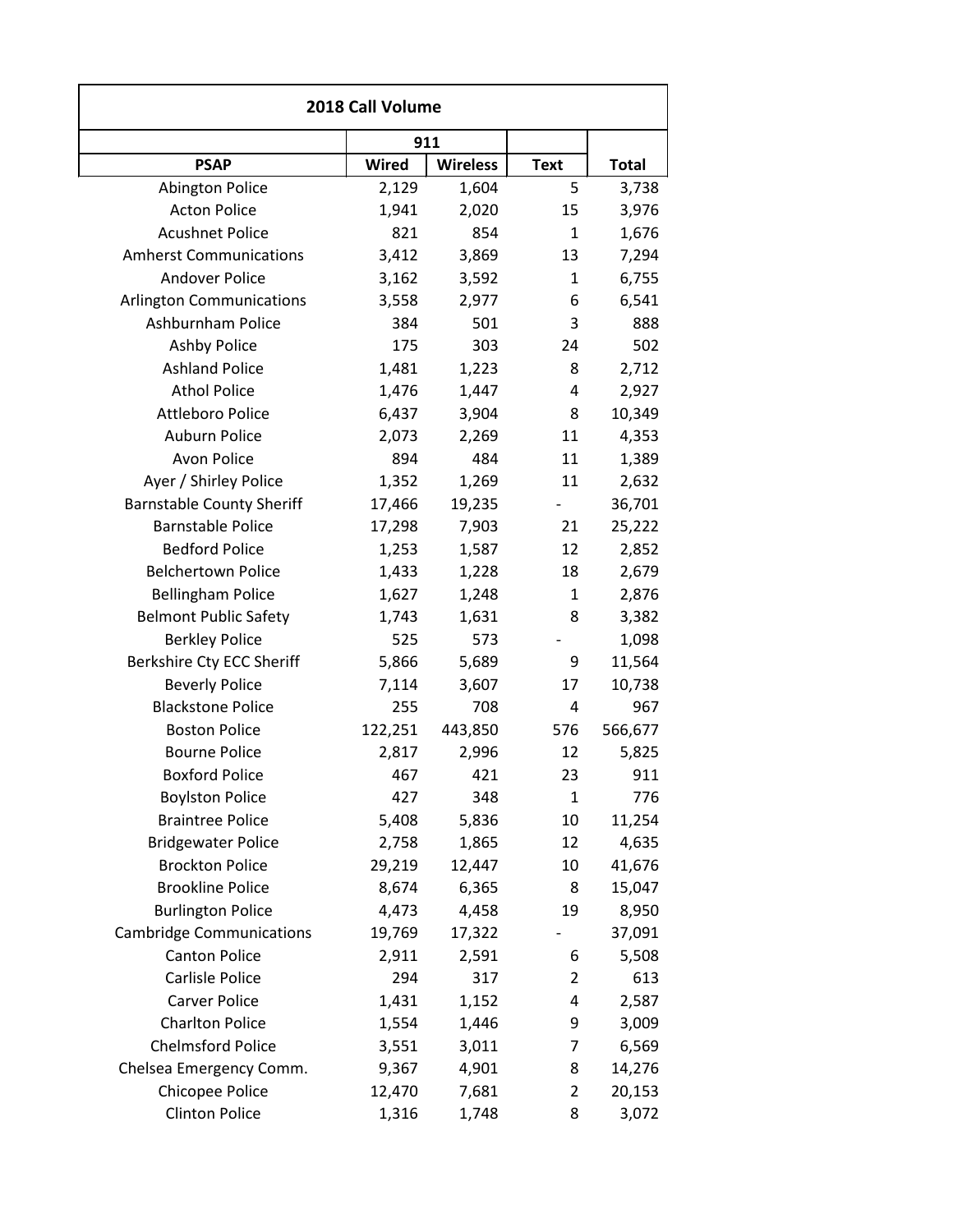| <b>Concord Police</b>               | 1,316   | 2,284  | 4              | 3,604   |
|-------------------------------------|---------|--------|----------------|---------|
| <b>Dalton Communications</b>        | 736     | 838    | 5              | 1,579   |
| <b>Danvers Police</b>               | 3,704   | 3,698  | 12             | 7,414   |
| Dartmouth Police                    | 5,351   | 3,977  | 11             | 9,339   |
| Dedham Police                       | 3,925   | 4,515  | 1              | 8,441   |
| <b>Dennis Police</b>                | 3,038   | 2,379  | 7              | 5,424   |
| Dighton Police                      | 539     | 477    | $\overline{2}$ | 1,018   |
| Douglas Police                      | 437     | 351    | 8              | 796     |
| Dover Police                        | 393     | 308    | 11             | 712     |
| <b>Dracut Police</b>                | 2,892   | 2,381  | 11             | 5,284   |
| <b>Dukes County Sheriff</b>         | 2,548   | 1,860  | 6              | 4,414   |
| <b>East Bridgewater Police</b>      | 1,308   | 1,184  | 6              | 2,498   |
| <b>East Longmeadow Police</b>       | 1,594   | 2,218  | 5              | 3,817   |
| <b>Eastham Police</b>               | 796     | 763    | $\overline{2}$ | 1,561   |
| <b>Easthampton Police</b>           | 1,667   | 1,631  | 3              | 3,301   |
| <b>Easton Police</b>                | 2,406   | 2,100  | 4              | 4,510   |
| <b>Essex County RECC</b>            | 3,457   | 3,616  | 61             | 7,134   |
| <b>Essex County Wireless Direct</b> | 373,589 | 282    | 43             | 373,914 |
| <b>Everett Communications</b>       | 9,657   | 4,056  | 6              | 13,719  |
| Fairhaven Police                    | 2,119   | 2,294  | 1              | 4,414   |
| <b>Fall River Police</b>            | 24,484  | 12,753 | 26             | 37,263  |
| <b>Fitchburg Police</b>             | 8,944   | 4,308  | 5              | 13,257  |
| <b>Foxboro Police</b>               | 1,675   | 1,544  | 4              | 3,223   |
| Framingham Police                   | 12,079  | 7,176  | 13             | 19,268  |
| <b>Franklin Police</b>              | 2,437   | 2,871  | 7              | 5,315   |
| Freetown Police                     | 879     | 970    | 11             | 1,860   |
| <b>Gardner Police</b>               | 2,822   | 2,826  | 5              | 5,653   |
| Georgetown Police                   | 536     | 503    | 12             | 1,051   |
| <b>Gloucester Police</b>            | 3,222   | 2,415  | 8              | 5,645   |
| <b>Grafton Police</b>               | 1,461   | 1,223  | 10             | 2,694   |
| <b>Granby Police</b>                | 1,245   | 427    | 10             | 1,682   |
| <b>Great Barrington Police</b>      | 1,045   | 1,743  | 14             | 2,802   |
| <b>Greenfield Police</b>            | 5,121   | 3,302  | 14             | 8,437   |
| <b>Groton Police</b>                | 834     | 970    | 5              | 1,809   |
| <b>Groveland Police</b>             | 301     | 302    | $\mathbf{1}$   | 604     |
| <b>Hadley Police</b>                | 1,510   | 1,115  | 11             | 2,636   |
| Hamilton                            | 397     | 618    | 8              | 1,023   |
| Hampden Police                      | 282     | 354    | 4              | 640     |
| <b>Hanover Police</b>               | 1,744   | 1,394  | 6              | 3,144   |
| Hanscom AFB (military)              | 95      | 817    | $\mathbf{1}$   | 913     |
| <b>Haverhill Police</b>             | 17,091  | 5,257  | 13             | 22,361  |
| <b>Holliston Police</b>             | 916     | 862    | 18             | 1,796   |
| Holyoke Police                      | 14,718  | 6,363  | 10             | 21,091  |
| <b>Hopkinton Police</b>             | 1,334   | 1,401  | 9              | 2,744   |
| <b>Hudson Police</b>                | 1,818   | 1,672  | 11             | 3,501   |
| Ipswich Police                      | 1,059   | 1,100  | 11             | 2,170   |
| Kingston Police                     | 1,633   | 1,492  | 14             | 3,139   |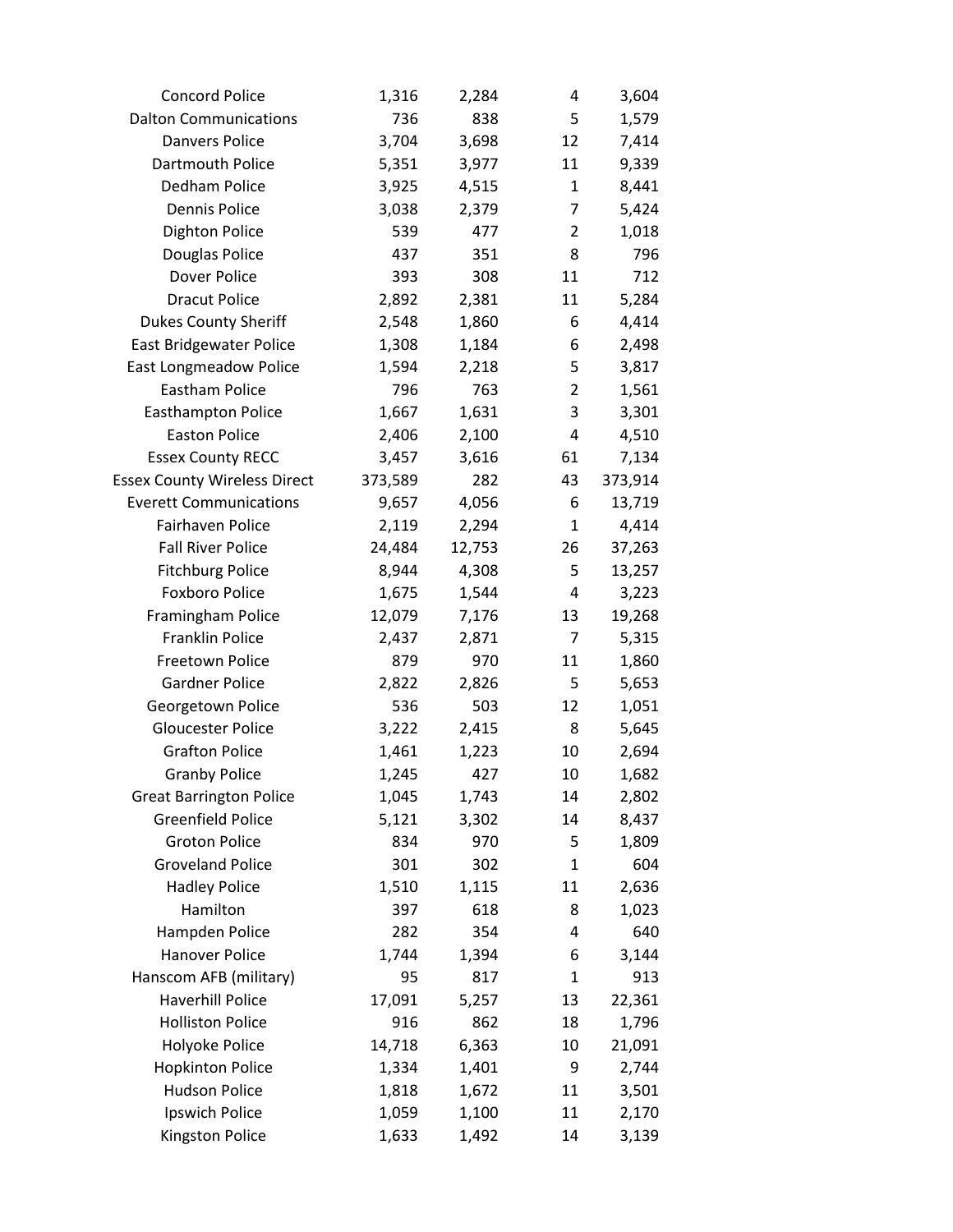| Lakeville Police              | 1,011  | 815    | 6              | 1,832  |
|-------------------------------|--------|--------|----------------|--------|
| Lawrence Police               | 22,676 | 7,683  | 5              | 30,364 |
| Leominster Police             | 6,204  | 4,436  | 5              | 10,645 |
| Lexington Police              | 2,530  | 3,167  | 12             | 5,709  |
| Lincoln Police                | 516    | 586    | 6              | 1,108  |
| Littleton Police              | 918    | 1,079  | 23             | 2,020  |
| Longmeadow Police             | 1,058  | 1,738  | 9              | 2,805  |
| Lynn Police                   | 24,524 | 8,993  | 17             | 33,534 |
| Lynnfield Police              | 956    | 1,108  | $\overline{2}$ | 2,066  |
| Malden Police                 | 12,420 | 4,696  | $\overline{2}$ | 17,118 |
| <b>Manchester Police</b>      | 808    | 392    | 10             | 1,210  |
| <b>Mansfield Police</b>       | 2,101  | 1,825  | $\mathbf{1}$   | 3,927  |
| Marblehead Police             | 3,769  | 1,256  | 8              | 5,033  |
| <b>Marion Police</b>          | 470    | 850    | 5              | 1,325  |
| <b>Marlboro Police</b>        | 5,082  | 4,847  | 24             | 9,953  |
| <b>Marshfield Police</b>      | 2,355  | 2,281  | $\mathbf{1}$   | 4,637  |
| Mattapoisett Police           | 444    | 581    | 17             | 1,042  |
| <b>Maynard Police</b>         | 686    | 661    | 7              | 1,354  |
| <b>Medfield Police</b>        | 950    | 481    | $\mathbf{1}$   | 1,432  |
| <b>Medford Police</b>         | 5,798  | 4,639  | 7              | 10,444 |
| <b>Medway Police</b>          | 777    | 801    | $\overline{2}$ | 1,580  |
| <b>Melrose Police</b>         | 1,808  | 2,085  | $\overline{2}$ | 3,895  |
| <b>Mendon Police</b>          | 726    | 552    | 3              | 1,281  |
| <b>Merrimac Police</b>        | 337    | 379    | 5              | 721    |
| <b>Methuen Police</b>         | 4,401  | 4,398  | $\overline{2}$ | 8,801  |
| Metro North RECC              | 13,254 | 10,139 | 4              | 23,397 |
| Middleboro Police             | 6,050  | 2,715  | 6              | 8,771  |
| <b>Milford Police</b>         | 3,274  | 3,374  | 4              | 6,652  |
| Millbury Police               | 1,365  | 1,462  | 6              | 2,833  |
| <b>Millis Police</b>          | 534    | 451    | 1              | 986    |
| <b>Milton Police</b>          | 3,153  | 2,315  | 14             | 5,482  |
| <b>Monson Police</b>          | 539    | 686    | 7              | 1,232  |
| Montague Police               | 736    | 832    |                | 1,568  |
| Nahant Police                 | 228    | 928    | 11             | 1,167  |
| Nantucket Police              | 3,698  | 2,244  | 36             | 5,978  |
| Nashoba Valley                | 5,215  | 4,137  | 12             | 9,364  |
| <b>Natick Police</b>          | 3,902  | 3,974  | 11             | 7,887  |
| Needham Police                | 1,998  | 2,595  | 8              | 4,601  |
| New Bedford Police            | 39,349 | 13,494 | 19             | 52,862 |
| New Braintree State Police    | 3,813  | 2,233  | 15             | 6,061  |
| <b>Newbury Police</b>         | 518    | 378    | 1              | 897    |
| Newburyport Police            | 1,750  | 1,878  | $\overline{2}$ | 3,630  |
| <b>Newton Police</b>          | 8,201  | 8,249  |                | 16,450 |
| Norfolk County ECC (Holbrook) | 7,174  | 6,908  | 14             | 14,096 |
| Norfolk Police                | 404    | 705    | 18             | 1,127  |
| North Adams Police            | 2,538  | 2,502  |                | 5,040  |
| North Andover Police          | 3,070  | 2,962  | 3              | 6,035  |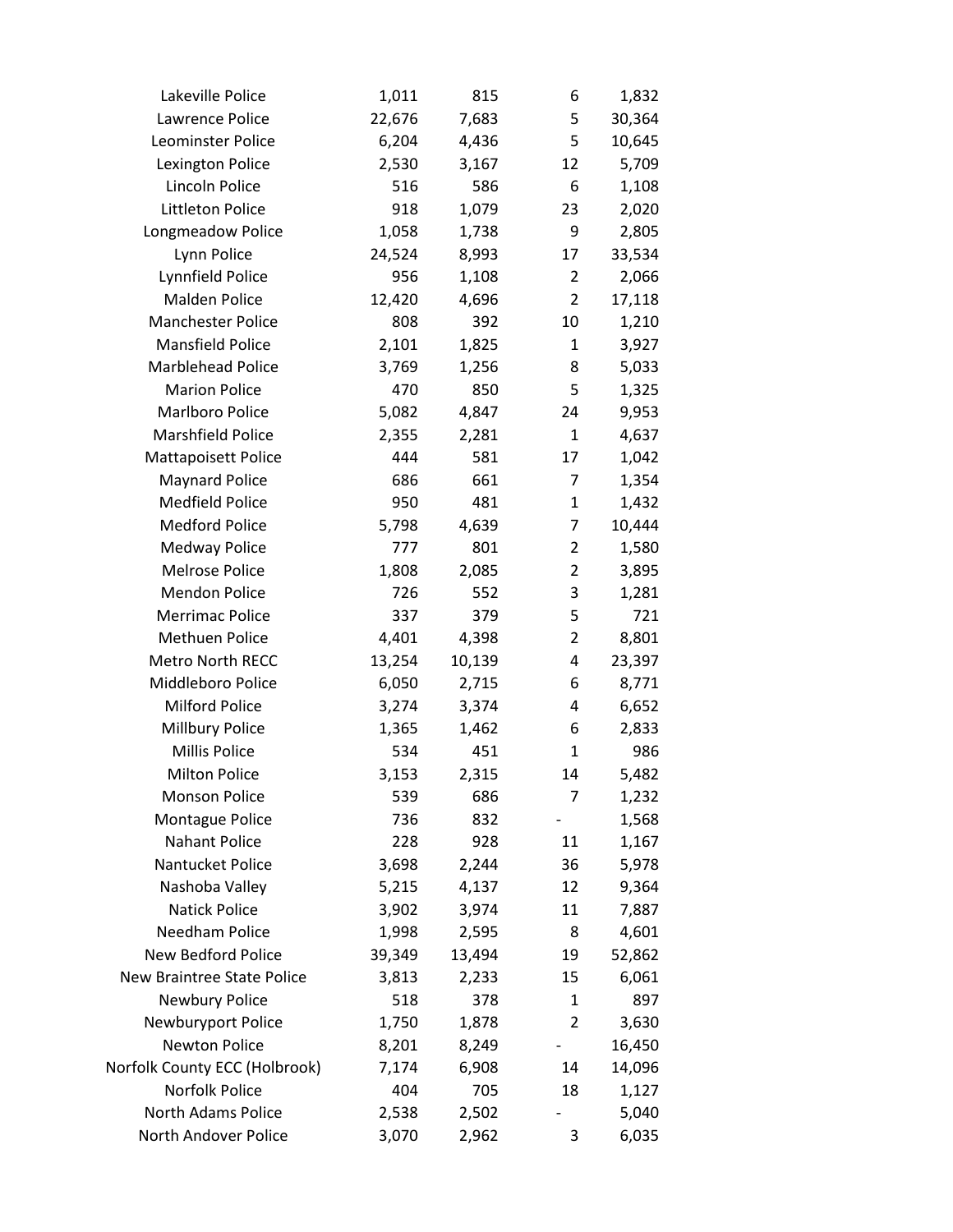| North Attleboro Police        | 2,985   | 2,019   | 11                           | 5,015   |
|-------------------------------|---------|---------|------------------------------|---------|
| North Reading Police          | 1,092   | 1,100   | 24                           | 2,216   |
| Northampton Communications    | 4,991   | 4,450   | 27                           | 9,468   |
| Northampton State Police      | 185,383 | 1,890   | $\qquad \qquad \blacksquare$ | 187,273 |
| Northboro Police              | 1,413   | 1,561   | 9                            | 2,983   |
| Northbridge Police            | 1,451   | 1,331   | 9                            | 2,791   |
| <b>Norton Communications</b>  | 1,564   | 1,528   | 10                           | 3,102   |
| Norwood Police                | 3,264   | 3,532   | 9                            | 6,805   |
| Oxford Police                 | 1,536   | 1,152   | 5                            | 2,693   |
| Palmer Police                 | 1,786   | 1,558   | 10                           | 3,354   |
| <b>Paxton Communications</b>  | 311     | 338     | 1                            | 650     |
| Peabody Police                | 9,697   | 6,258   | 9                            | 15,964  |
| Pembroke Police               | 1,439   | 2,124   | 11                           | 3,574   |
| Pepperell Police              | 617     | 832     | 11                           | 1,460   |
| <b>Pittsfield Police</b>      | 11,305  | 8,446   | 8                            | 19,759  |
| Plainville Police             | 1,182   | 904     | $\mathbf{1}$                 | 2,087   |
| <b>Plymouth Police</b>        | 7,459   | 6,001   | 6                            | 13,466  |
| POD01-Framingham              | 11,804  | 633,773 | 247                          | 645,824 |
| Provincetown Police           | 777     | 592     | $\mathbf{1}$                 | 1,370   |
| <b>Quincy Police LS</b>       | 15,573  | 9,361   | 5                            | 24,939  |
| Randolph Police               | 5,478   | 3,085   | 7                            | 8,570   |
| Raynham Police                | 2,002   | 1,606   | $\mathbf{1}$                 | 3,609   |
| <b>Reading Police</b>         | 1,510   | 1,931   | 8                            | 3,449   |
| Rehoboth Police               | 1,131   | 730     | 13                           | 1,874   |
| <b>ROCC-Duxbury RECC</b>      | 5,508   | 2,844   | 21                           | 8,373   |
| <b>Rockport Police</b>        | 502     | 437     | 4                            | 943     |
| Rowley Police                 | 456     | 429     | 7                            | 892     |
| <b>Rutland Fire</b>           | 1,777   | 1,477   | 17                           | 3,271   |
| Salem Police                  | 7,497   | 3,838   | 8                            | 11,343  |
| Salisbury Police              | 1,122   | 1,168   | 4                            | 2,294   |
| Sandwich Police               | 2,280   | 2,329   | 15                           | 4,624   |
| Saugus Police                 | 4,106   | 3,474   | 1                            | 7,581   |
| <b>Scituate Police</b>        | 1,436   | 1,508   | 9                            | 2,953   |
| Seekonk Police                | 1,766   | 1,514   | 8                            | 3,288   |
| <b>Sharon Police</b>          | 1,208   | 1,309   | $\overline{2}$               | 2,519   |
| Shelburne Falls State Police  | 7,882   | 4,974   | 21                           | 12,877  |
| <b>Sherborn Police</b>        | 431     | 264     | 6                            | 701     |
| <b>Shrewsbury Police</b>      | 3,550   | 2,801   | 6                            | 6,357   |
| <b>Somerset Police</b>        | 1,932   | 1,725   | $\overline{2}$               | 3,659   |
| Somerville Police             | 12,142  | 6,017   | 10                           | 18,169  |
| South Hadley Police           | 1,390   | 1,746   | 3                            | 3,139   |
| South Shore RECC (Hingham)    | 6,371   | 5,996   | 17                           | 12,384  |
| South Worcester CCC (Webster) | 3,915   | 3,081   | 14                           | 7,010   |
| Southampton Police            | 407     | 423     | 13                           | 843     |
| Southboro Police              | 1,209   | 816     | 6                            | 2,031   |
| Southbridge Police            | 2,827   | 2,064   | 6                            | 4,897   |
| Southwick Police              | 707     | 868     | 12                           | 1,587   |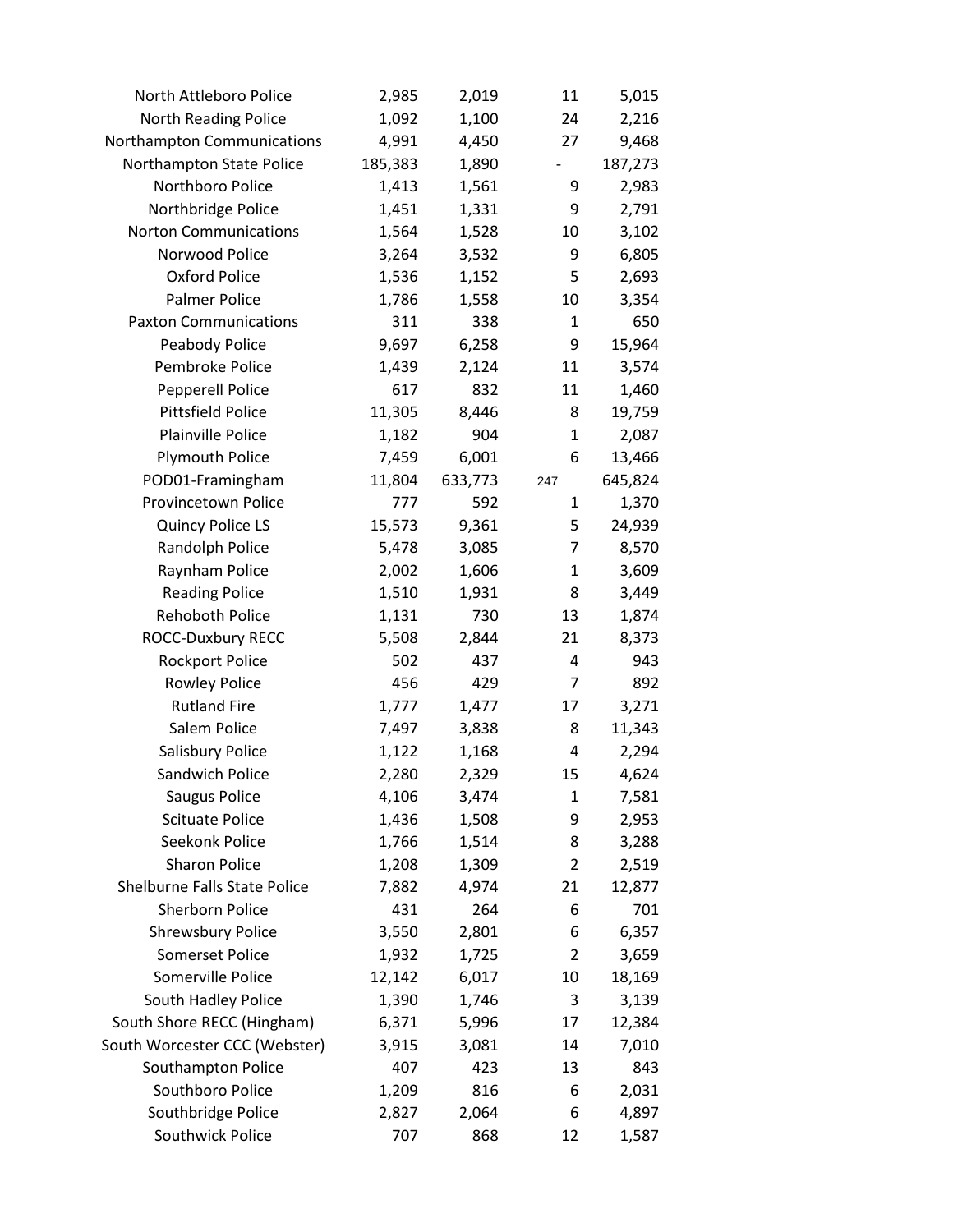| <b>Spencer Police</b>          | 3,219  | 1,184  | 9  | 4,412  |
|--------------------------------|--------|--------|----|--------|
| Springfield Police             | 64,820 | 28,318 | 90 | 93,228 |
| <b>Sterling Communications</b> | 571    | 464    | 2  | 1,037  |
| <b>Stoneham Police</b>         | 1,899  | 2,550  | 5  | 4,454  |
| <b>Stoughton Police</b>        | 3,573  | 2,874  | 9  | 6,456  |
| <b>Stow Police</b>             | 422    | 486    | 14 | 922    |
| Sturbridge Police              | 1,315  | 1,060  | 1  | 2,376  |
| <b>Sudbury Police</b>          | 1,316  | 1,165  | 8  | 2,489  |
| <b>Sutton Police</b>           | 668    | 638    | 4  | 1,310  |
| Swansea Police                 | 1,878  | 1,687  | 3  | 3,568  |
| <b>Taunton Fire</b>            | 10,989 | 6,478  | 8  | 17,475 |
| <b>Templeton Police</b>        | 601    | 641    | 9  | 1,251  |
| <b>Tewksbury Police</b>        | 3,121  | 3,473  | 23 | 6,617  |
| <b>Truro Police</b>            | 403    | 268    | 7  | 678    |
| <b>Tyngsboro Police</b>        | 833    | 872    | 8  | 1,713  |
| <b>Upton Police</b>            | 890    | 1,034  | 12 | 1,936  |
| Uxbridge Police                | 1,144  | 1,035  | 5  | 2,184  |
| Wachusett Regional CC (Holden) | 2,431  | 2,507  | 5  | 4,943  |
| <b>Wakefield Police</b>        | 2,135  | 2,162  | 10 | 4,307  |
| <b>Walpole Police</b>          | 2,102  | 1,874  | 4  | 3,980  |
| <b>Waltham Communications</b>  | 7,772  | 6,198  | 13 | 13,983 |
| <b>Ware Police</b>             | 1,187  | 1,254  | 7  | 2,448  |
| <b>Wareham Police</b>          | 4,042  | 3,268  | 8  | 7,318  |
| <b>Watertown Police</b>        | 3,919  | 3,498  | 7  | 7,424  |
| <b>Wellesley Police</b>        | 1,991  | 2,267  | 11 | 4,269  |
| West Bridgewater Police        | 2,520  | 934    | 4  | 3,458  |
| <b>West Newbury Police</b>     | 218    | 202    | 6  | 426    |
| <b>West Springfield Police</b> | 6,964  | 4,136  | 17 | 11,117 |
| <b>Westboro Police</b>         | 2,550  | 2,654  | 14 | 5,218  |
| <b>Westfield Police</b>        | 5,927  | 4,487  | 24 | 10,438 |
| <b>Westford Police</b>         | 1,515  | 1,432  | 4  | 2,951  |
| <b>Westminster Police</b>      | 625    | 704    | 5  | 1,334  |
| <b>Weston Police</b>           | 1,248  | 1,238  | 3  | 2,489  |
| <b>Westport Police</b>         | 1,386  | 1,339  | 1  | 2,726  |
| <b>Westwood Police</b>         | 1,486  | 1,918  | 12 | 3,416  |
| <b>Weymouth Police</b>         | 6,862  | 4,934  | 7  | 11,803 |
| Wilbraham Police               | 1,247  | 1,747  | 23 | 3,017  |
| <b>Williamstown Police</b>     | 568    | 1,141  | 14 | 1,723  |
| <b>Winchendon Police</b>       | 1,311  | 1,269  | 8  | 2,588  |
| <b>Winchester Police</b>       | 1,050  | 1,467  | 1  | 2,518  |
| <b>Woburn Police</b>           | 4,716  | 5,069  | 3  | 9,788  |
| <b>Worcester RECC</b>          | 65,102 | 28,487 |    | 93,589 |
| <b>Wrentham Police</b>         | 1,200  | 1,068  | 3  | 2,271  |
| <b>Yarmouth Police</b>         | 4,393  | 5,199  | 13 | 9,605  |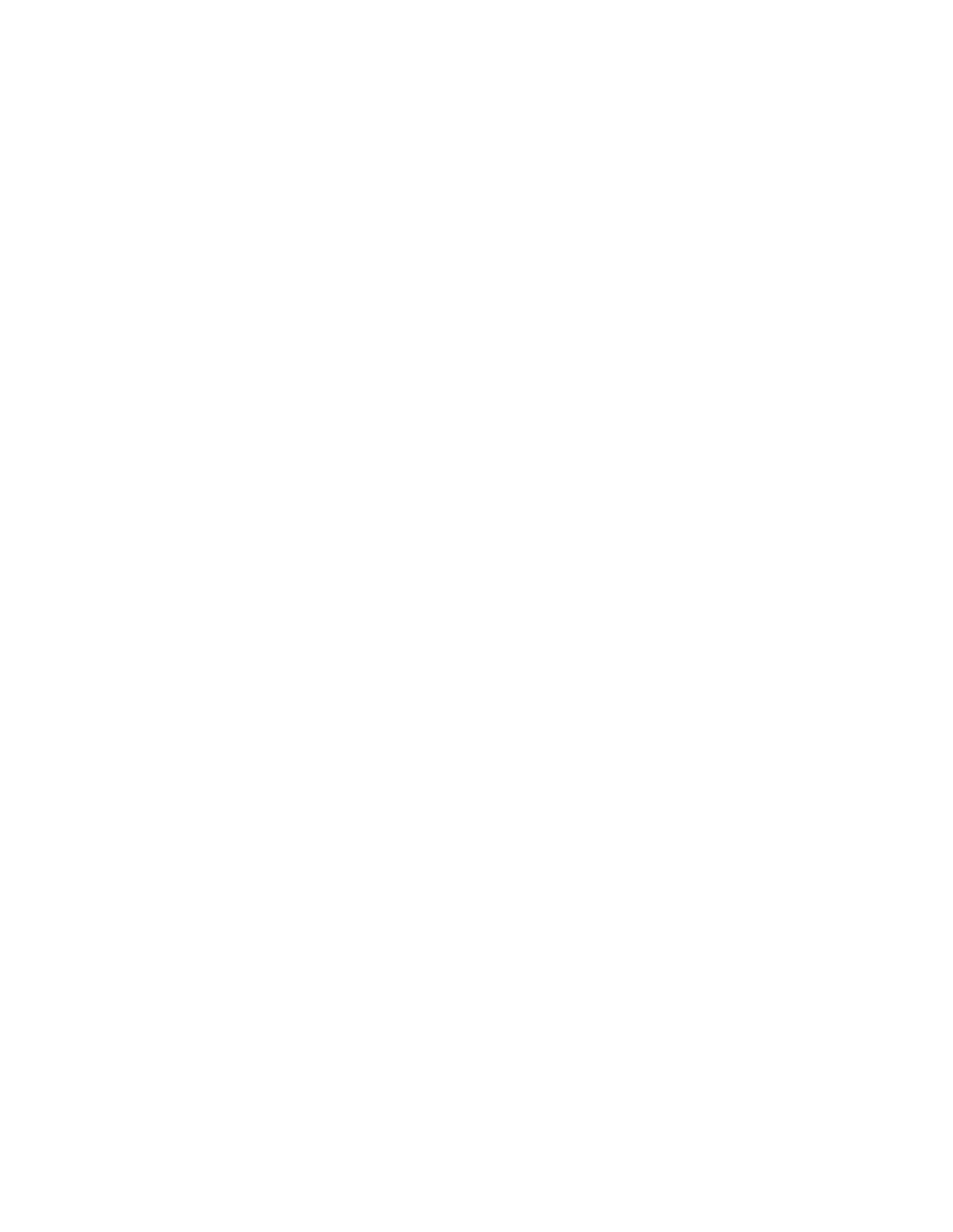| 2019 Call Volume                 |              |                 |              |              |
|----------------------------------|--------------|-----------------|--------------|--------------|
|                                  |              | 911             |              |              |
| <b>PSAP</b>                      | <b>Wired</b> | <b>Wireless</b> | 911 Text     | <b>Total</b> |
| <b>Abington Police</b>           | 2,036        | 1,883           | 8            | 3,927        |
| <b>Acton Police</b>              | 1,923        | 2,133           | 43           | 4,099        |
| <b>Acushnet Police</b>           | 681          | 876             | 5            | 1,562        |
| <b>Amherst Communications</b>    | 3,575        | 3,849           | 21           | 7,445        |
| <b>Andover Police</b>            | 3,496        | 3,710           | 18           | 7,224        |
| <b>Arlington Communications</b>  | 2,658        | 3,855           | 16           | 6,529        |
| Ashburnham Police                | 579          | 462             | 3            | 1,044        |
| <b>Ashby Police</b>              | 330          | 178             | 8            | 516          |
| <b>Ashland Police</b>            | 1,177        | 1,664           | 12           | 2,853        |
| <b>Athol Police</b>              | 1,454        | 2,651           | 24           | 4,129        |
| <b>Attleboro Police</b>          | 3,683        | 6,854           | 20           | 10,557       |
| Auburn Police                    | 2,275        | 2,586           | 8            | 4,869        |
| Avon Police                      | 612          | 1,234           | 4            | 1,850        |
| Ayer / Shirley Police            | 1,180        | 1,462           | 4            | 2,646        |
| <b>Barnstable County Sheriff</b> | 17,385       | 21,349          | 54           | 38,788       |
| <b>Barnstable Police</b>         | 7,711        | 18,828          | 28           | 26,567       |
| <b>Bedford Police</b>            | 1,576        | 1,426           | 7            | 3,009        |
| <b>Belchertown Police</b>        | 1,252        | 1,753           | 25           | 3,030        |
| <b>Bellingham Police</b>         | 1,187        | 1,787           | 3            | 2,977        |
| <b>Belmont Public Safety</b>     | 1,412        | 2,080           | 9            | 3,501        |
| <b>Berkley Police</b>            | 539          | 582             | 4            | 1,125        |
| Berkshire Cty ECC Sheriff        | 5,229        | 13,352          | 26           | 18,607       |
| <b>Beverly Police</b>            | 3,392        | 8,355           | 12           | 11,759       |
| <b>Blackstone Police</b>         | 502          | 392             | $\mathbf{1}$ | 895          |
| <b>Boston Police</b>             | 121,669      | 460,908         | 995          | 583,572      |
| <b>Bourne Police</b>             | 2,339        | 7,319           | 28           | 9,686        |
| <b>Boxford Police</b>            | 338          | 569             | 12           | 919          |
| <b>Boylston Police</b>           | 300          | 415             | $\mathbf{1}$ | 716          |
| <b>Braintree Police</b>          | 5,573        | 6,334           | 30           | 11,937       |
| <b>Bridgewater Police</b>        | 1,633        | 5,439           | 38           | 7,110        |
| <b>Brockton Police</b>           | 11,000       | 40,040          | 73           | 51,113       |
| <b>Brookline Police</b>          | 5,750        | 12,421          | 27           | 18,198       |
| <b>Burlington Police</b>         | 3,437        | 3,725           | 50           | 7,212        |
| <b>Cambridge Communications</b>  | 14,061       | 26,359          | 115          | 40,535       |
| <b>Canton Police</b>             | 2,496        | 3,468           | 19           | 5,983        |
| Carlisle Police                  | 212          | 268             | 1            | 481          |
| Carver Police                    | 1,059        | 1,381           | 6            | 2,446        |
| <b>Charlton Police</b>           | 1,367        | 1,728           | 9            | 3,104        |
| <b>Chelmsford Police</b>         | 2,798        | 3,657           | 21           | 6,476        |
| Chelsea Emergency Comm.          | 4,616        | 10,642          | 29           | 15,287       |
| Chicopee Police                  | 5,617        | 11,178          | 57           | 16,852       |
| <b>Clinton Police</b>            | 1,122        | 1,460           | $\mathbf{1}$ | 2,583        |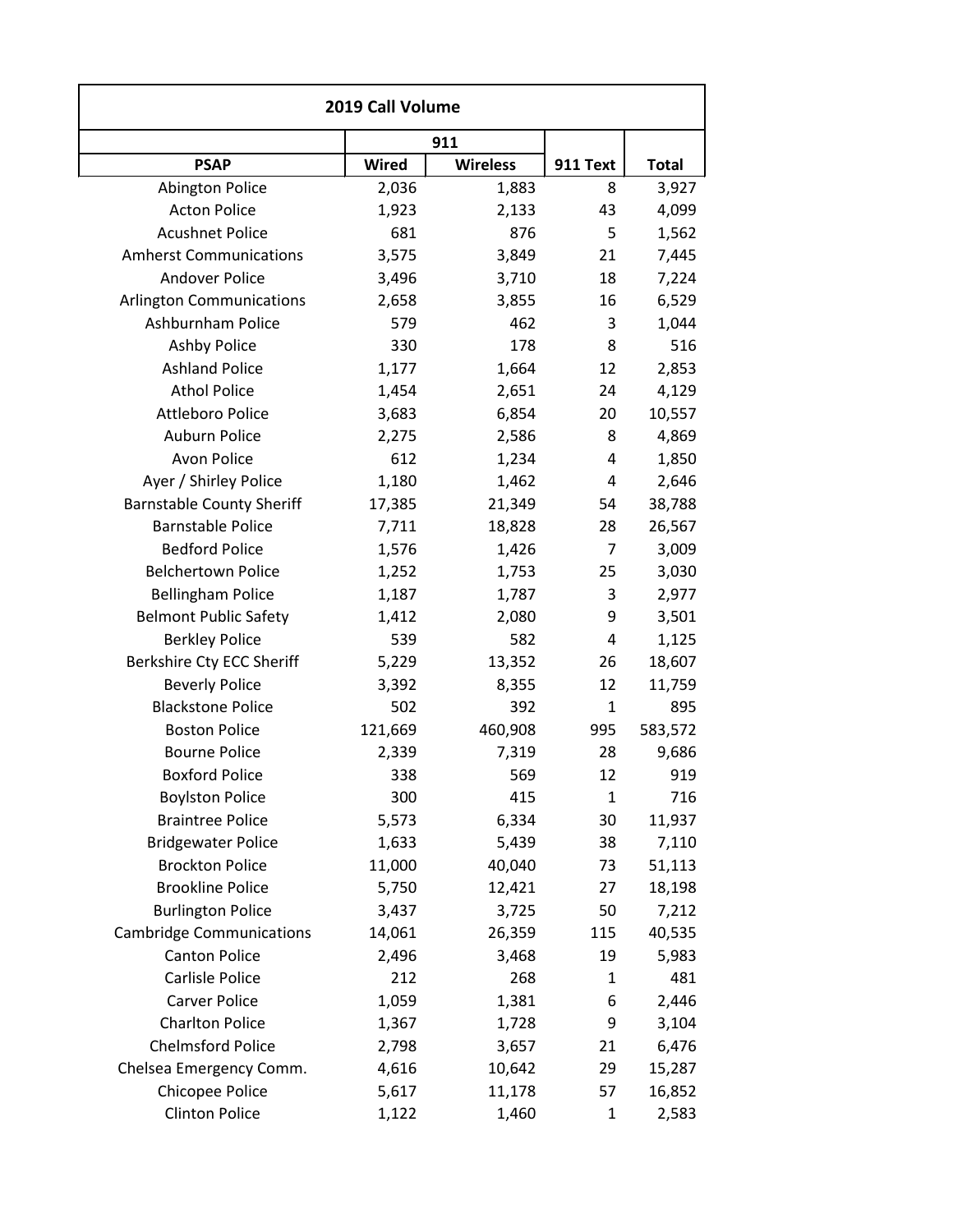| <b>Concord Police</b>               | 2,244  | 1,661   | 5              | 3,910   |
|-------------------------------------|--------|---------|----------------|---------|
| <b>Dalton Communications</b>        | 712    | 1,170   | $\mathbf{1}$   | 1,883   |
| <b>Danvers Police</b>               | 3,450  | 4,275   | 51             | 7,776   |
| Dartmouth Police                    | 3,630  | 5,228   | 21             | 8,879   |
| Dedham Police                       | 4,095  | 4,508   | 23             | 8,626   |
| Dennis Police                       | 2,286  | 3,292   | 2              | 5,580   |
| <b>Dighton Police</b>               | 456    | 611     | 8              | 1,075   |
| Douglas Police                      | 320    | 547     |                | 867     |
| Dover Police                        | 242    | 413     | 6              | 661     |
| <b>Dracut Police</b>                | 2,251  | 3,337   | 19             | 5,607   |
| <b>Dukes County Sheriff</b>         | 1,815  | 4,458   | 7              | 6,280   |
| Duxbury RECC-ROCC                   | 2,305  | 6,084   | 12             | 8,401   |
| East Bridgewater Police             | 1,316  | 1,568   | 354            | 3,238   |
| East Longmeadow Police              | 2,438  | 1,891   | 9              | 4,338   |
| <b>Eastham Police</b>               | 703    | 1,840   | $\overline{2}$ | 2,545   |
| Easthampton Police                  | 1,501  | 2,528   | 18             | 4,047   |
| <b>Easton Police</b>                | 2,019  | 2,251   | 5              | 4,275   |
| <b>Essex County RECC</b>            | 3,378  | 4,451   |                | 7,829   |
| <b>Essex County Wireless Direct</b> | 608    | 328,772 | 39             | 329,419 |
| <b>Everett Communications</b>       | 4,260  | 13,513  | 42             | 17,815  |
| Fairhaven Police                    | 1,966  | 2,391   | 4              | 4,361   |
| <b>Fall River Police</b>            | 10,478 | 38,441  | 71             | 48,990  |
| <b>Fitchburg Police</b>             | 4,021  | 9,115   | 18             | 13,154  |
| <b>Foxboro Police</b>               | 662    | 826     | 6              | 1,494   |
| Framingham Police                   | 6,801  | 13,939  | 58             | 20,798  |
| Framingham-POD01                    | 8,718  | 552,215 | 97             | 561,030 |
| <b>Franklin Police</b>              | 969    | 885     | 3              | 1,857   |
| Freetown Police                     | 927    | 894     | 27             | 1,848   |
| <b>Gardner Police</b>               | 2,755  | 3,213   | 14             | 5,982   |
| Georgetown Police                   | 509    | 592     | 11             | 1,112   |
| <b>Gloucester Police</b>            | 2,176  | 3,752   | 15             | 5,943   |
| <b>Grafton Police</b>               | 1,002  | 1,575   | 6              | 2,583   |
| <b>Granby Police</b>                | 359    | 1,534   | $\overline{2}$ | 1,895   |
| <b>Great Barrington Police</b>      | 1,248  | 1,368   | 7              | 2,623   |
| <b>Greenfield Police</b>            | 4,160  | 5,015   | 13             | 9,188   |
| <b>Groton Police</b>                | 1,026  | 1,039   | $\mathbf{1}$   | 2,066   |
| <b>Groveland Police</b>             | 268    | 343     |                | 611     |
| <b>Hadley Police</b>                | 1,134  | 1,681   | 7              | 2,822   |
| Hamilton                            | 487    | 392     | 3              | 882     |
| Hampden Police                      | 300    | 309     | 5              | 614     |
| Hanscom AFB (military)              | 749    | 165     | $\mathbf{1}$   | 915     |
| <b>Hanson Police</b>                | 934    | 965     | $\mathbf{1}$   | 1,900   |
| <b>Haverhill Police</b>             | 4,954  | 19,569  | 63             | 24,586  |
| <b>Holliston Police</b>             | 724    | 1,097   | 12             | 1,833   |
| Holyoke Police                      | 6,545  | 18,141  | 56             | 24,742  |
| <b>Hopkinton Police</b>             | 1,101  | 1,659   | 6              | 2,766   |
| <b>Hudson Police</b>                | 1,571  | 2,231   | 5              | 3,807   |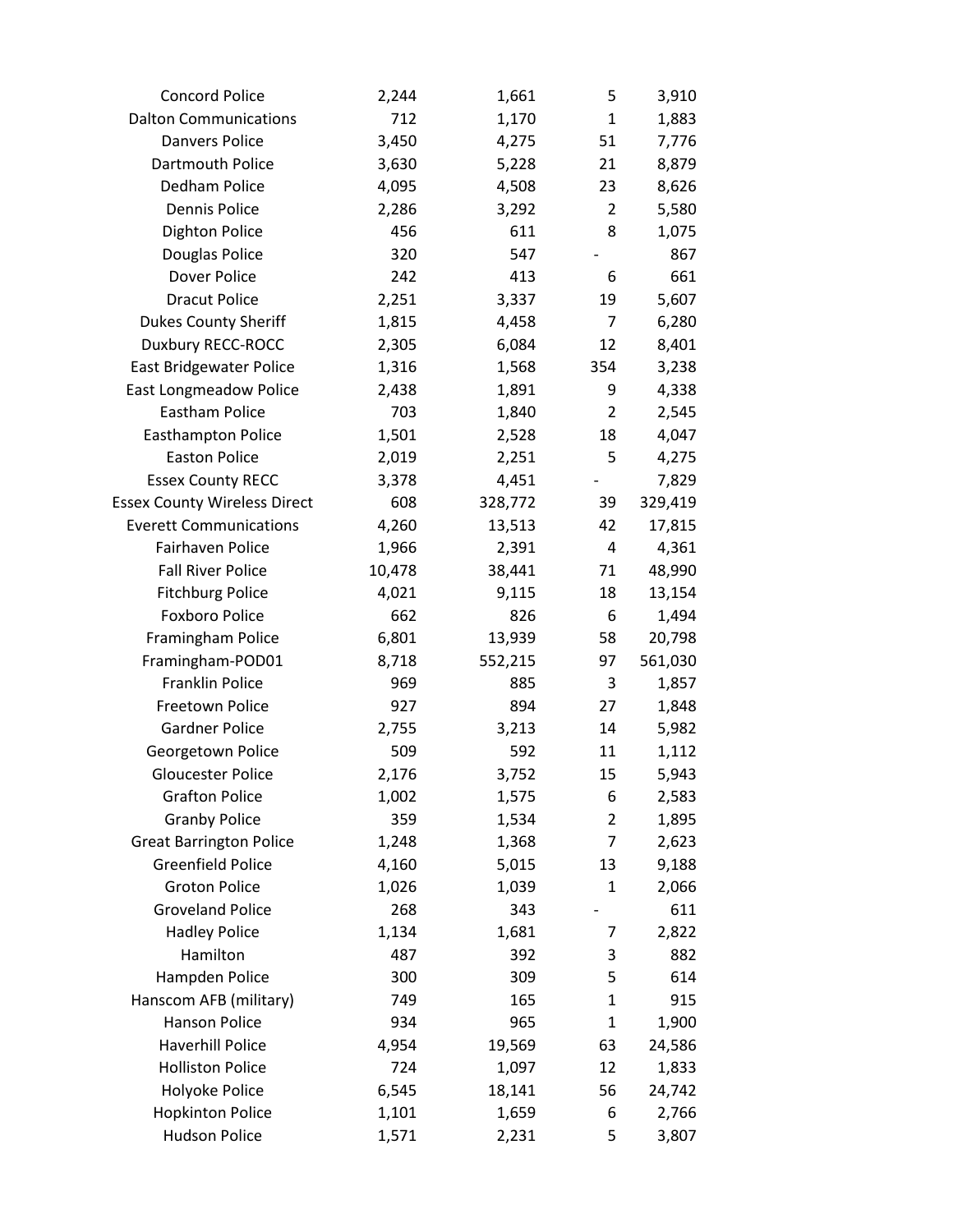| Ipswich Police                  | 889    | 1,113  | 5              | 2,007  |
|---------------------------------|--------|--------|----------------|--------|
| Kingston Police                 | 1,272  | 1,736  | 5              | 3,013  |
| Lakeville Police                | 817    | 1,199  | 16             | 2,032  |
| Lawrence Police                 | 6,648  | 23,007 | 71             | 29,726 |
| Leominster Police               | 3,859  | 7,397  | 23             | 11,279 |
| Lexington Police                | 2,896  | 3,161  | 17             | 6,074  |
| Lincoln Police                  | 604    | 630    |                | 1,234  |
| Lowell Police                   | 9,201  | 25,360 | 68             | 34,629 |
| <b>Ludlow Police</b>            | 2,332  | 2,540  | 26             | 4,898  |
| Lynn Police                     | 8,131  | 25,776 | 96             | 34,003 |
| Lynnfield Police                | 1,086  | 1,267  | 11             | 2,364  |
| Malden Police                   | 4,683  | 14,503 | 33             | 19,219 |
| <b>Manchester Police</b>        | 352    | 881    | 10             | 1,243  |
| <b>Mansfield Police</b>         | 803    | 917    | $\overline{2}$ | 1,722  |
| <b>Marblehead Police</b>        | 1,067  | 6,769  | 30             | 7,866  |
| <b>Marion Police</b>            | 684    | 503    | 8              | 1,195  |
| Marlboro Police                 | 4,834  | 5,837  | 20             | 10,691 |
| Marshfield Police               | 2,061  | 2,762  | 18             | 4,841  |
| <b>Mattapoisett Police</b>      | 888    | 552    | 9              | 1,449  |
| <b>Maynard Police</b>           | 616    | 849    | 3              | 1,468  |
| <b>Medfield Police</b>          | 589    | 867    | $\overline{2}$ | 1,458  |
| <b>Medford Police</b>           | 4,965  | 7,309  | 31             | 12,305 |
| <b>Medway Police</b>            | 775    | 951    | $\overline{2}$ | 1,728  |
| <b>Melrose Police</b>           | 2,194  | 2,406  | 13             | 4,613  |
| <b>Mendon Police</b>            | 442    | 801    | 3              | 1,246  |
| <b>Merrimac Police</b>          | 383    | 383    | 3              | 769    |
| <b>Metacomet Communications</b> | 3,785  | 8,003  | 17             | 11,805 |
| <b>Methuen Police</b>           | 4,300  | 7,199  | 153            | 11,652 |
| <b>Metro North RECC</b>         | 6,594  | 25,730 | 42             | 32,366 |
| Middleboro Police               | 2,545  | 3,846  | 19             | 6,410  |
| <b>Milford Police</b>           | 3,333  | 4,200  | 13             | 7,546  |
| <b>Millbury Police</b>          | 1,277  | 1,834  | 9              | 3,120  |
| Millis Police                   | 444    | 754    | $\mathbf{1}$   | 1,199  |
| <b>Milton Police</b>            | 1,913  | 3,558  | 21             | 5,492  |
| <b>Monson Police</b>            | 704    | 626    | 5              | 1,335  |
| <b>Montague Police</b>          | 744    | 608    | 6              | 1,358  |
| Nahant Police                   | 648    | 333    | 7              | 988    |
| Nantucket Police                | 1,066  | 4,490  | 12             | 5,568  |
| Nashoba Valley                  | 3,002  | 4,731  | 17             | 7,750  |
| <b>Natick Police</b>            | 2,853  | 4,224  | 13             | 7,090  |
| Needham Police                  | 2,631  | 2,534  | 22             | 5,187  |
| New Bedford Police              | 12,266 | 41,608 | 73             | 53,947 |
| New Braintree State Police      | 2,210  | 4,932  | 12             | 7,154  |
| Newbury Police                  | 339    | 580    |                | 919    |
| Newburyport Police              | 1,533  | 1,883  | 3              | 3,419  |
| <b>Newton Police</b>            | 7,512  | 9,761  | 40             | 17,313 |
| Norfolk County ECC (Holbrook)   | 7,351  | 14,593 | 53             | 21,997 |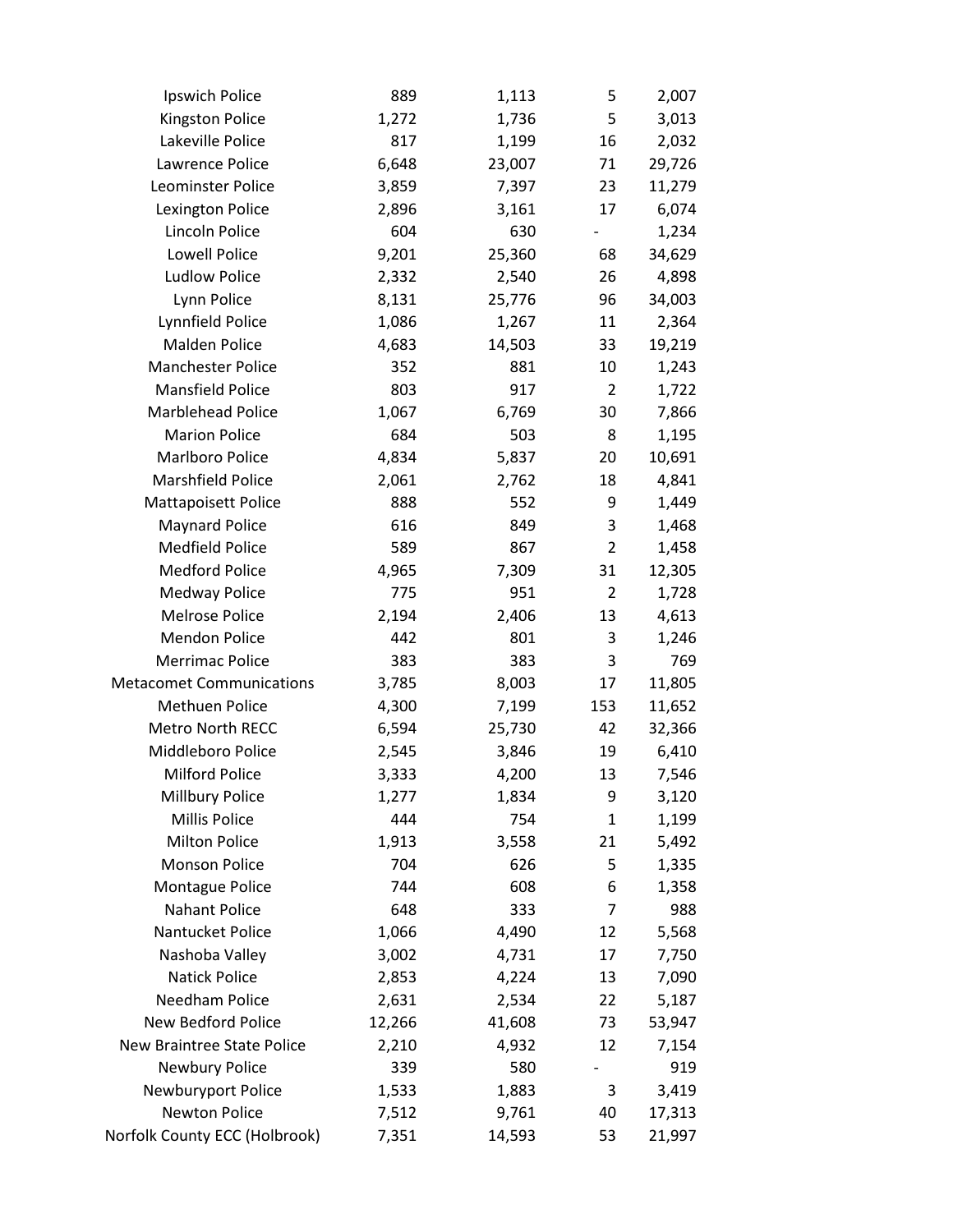| Norfolk Police                | 269   | 185     | 4              | 458     |
|-------------------------------|-------|---------|----------------|---------|
| North Adams Police            | 2,162 | 3,609   | 14             | 5,785   |
| North Andover Police          | 2,559 | 3,178   | 14             | 5,751   |
| North Attleboro Police        | 1,811 | 3,537   | 15             | 5,363   |
| North Reading Police          | 933   | 1,310   | 14             | 2,257   |
| Northampton Communications    | 4,513 | 5,548   | 27             | 10,088  |
| Northampton State Police      | 2,224 | 186,487 | 12             | 188,723 |
| Northboro Police              | 1,505 | 1,557   | 31             | 3,093   |
| Northbridge Police            | 1,334 | 1,669   | $\mathbf{1}$   | 3,004   |
| <b>Norton Communications</b>  | 1,551 | 1,597   | 11             | 3,159   |
| Norwood Police                | 3,287 | 4,068   | 13             | 7,368   |
| Oxford Police                 | 1,085 | 1,756   | 4              | 2,845   |
| <b>Palmer Police</b>          | 1,403 | 1,980   | 5              | 3,388   |
| <b>Paxton Communications</b>  | 328   | 403     | $\overline{2}$ | 733     |
| Peabody Police                | 5,935 | 12,381  | 15             | 18,331  |
| Pembroke Police               | 1,855 | 1,677   | 15             | 3,547   |
| <b>Pepperell Police</b>       | 686   | 747     | 11             | 1,444   |
| <b>Pittsfield Police</b>      | 8,089 | 12,880  | 23             | 20,992  |
| Plainville Police             | 285   | 402     | $\mathbf{1}$   | 688     |
| <b>Plymouth Police</b>        | 5,546 | 8,091   | 15             | 13,652  |
| Provincetown Police           | 597   | 997     | $\overline{7}$ | 1,601   |
| <b>Quincy Police LS</b>       | 8,529 | 16,941  | 59             | 25,529  |
| Randolph Police               | 2,920 | 6,699   | 14             | 9,633   |
| Raynham Police                | 1,598 | 2,335   | 5              | 3,938   |
| <b>Reading Police</b>         | 1,813 | 1,911   | 8              | 3,732   |
| Rehoboth Police               | 555   | 1,234   | 5              | 1,794   |
| <b>Rockport Police</b>        | 409   | 619     | 3              | 1,031   |
| <b>Rowley Police</b>          | 317   | 534     | 3              | 854     |
| <b>Rutland Fire</b>           | 1,786 | 3,855   | 20             | 5,661   |
| Salem Police                  | 3,796 | 8,837   | 34             | 12,667  |
| Salisbury Police              | 1,015 | 1,408   | 3              | 2,426   |
| Sandwich Police               | 2,427 | 2,339   | 14             | 4,780   |
| Saugus Police                 | 3,103 | 4,966   | 15             | 8,084   |
| <b>Scituate Police</b>        | 1,400 | 1,528   | 23             | 2,951   |
| Seekonk Police                | 1,269 | 1,951   | $\overline{7}$ | 3,227   |
| Semrec                        | 2,095 | 7,388   | 16             | 9,499   |
| <b>Sharon Police</b>          | 1,107 | 1,548   | 8              | 2,663   |
| Shelburne Falls State Police  | 4,591 | 10,126  | 19             | 14,736  |
| <b>Sherborn Police</b>        | 214   | 487     | 4              | 705     |
| <b>Shrewsbury Police</b>      | 2,847 | 4,633   | 15             | 7,495   |
| <b>Somerset Police</b>        | 1,592 | 2,267   | 4              | 3,863   |
| Somerville Police             | 5,674 | 13,803  | 55             | 19,532  |
| South Hadley Police           | 1,787 | 1,591   | 5              | 3,383   |
| South Shore RECC (Hingham)    | 5,456 | 14,448  | 16             | 19,920  |
| South Worcester CCC (Webster) | 2,999 | 3,913   | 29             | 6,941   |
| Southampton Police            | 424   | 456     | 19             | 899     |
| Southboro Police              | 742   | 1,296   | 13             | 2,051   |